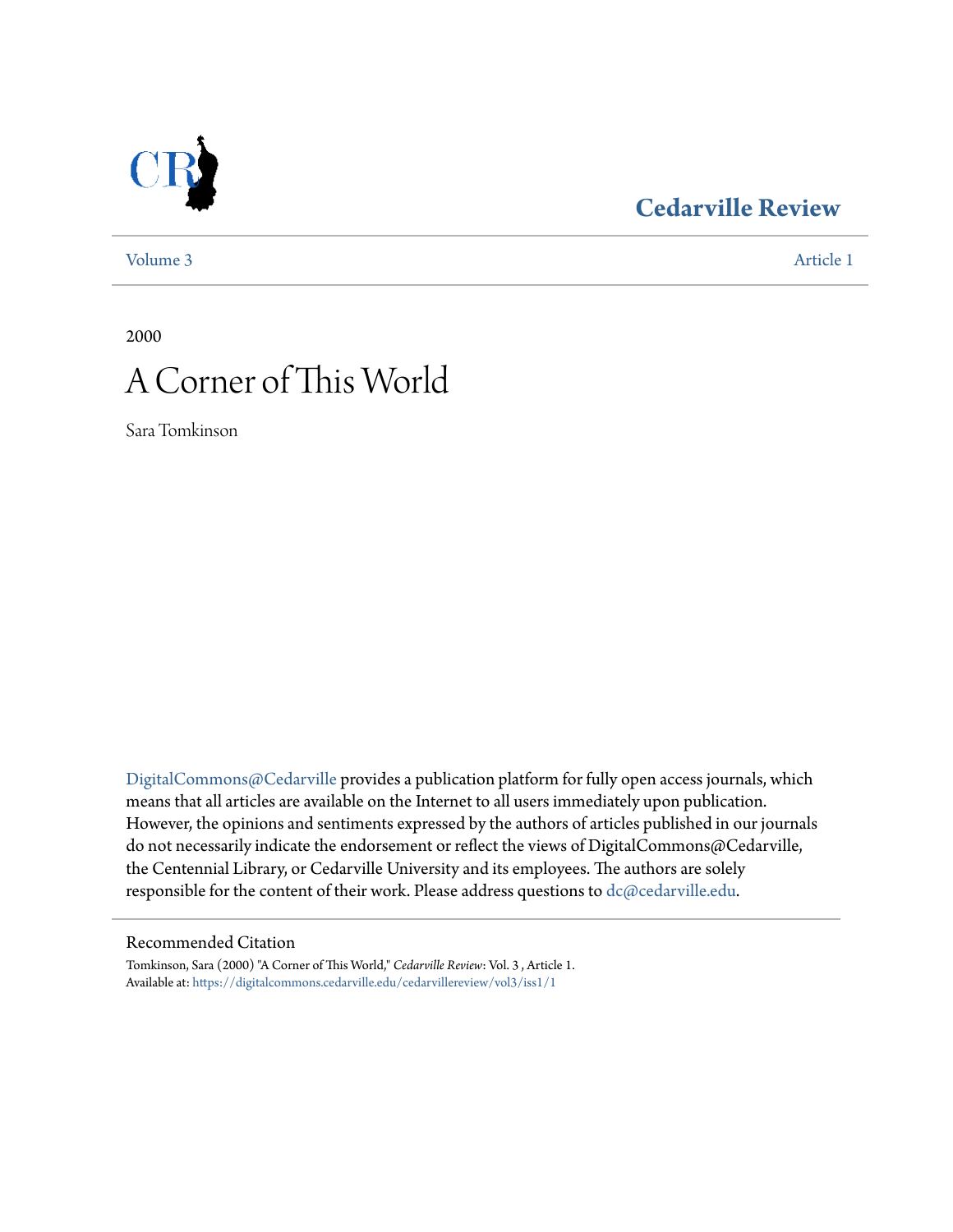### A Corner of This World

Browse the contents of [this issue](https://digitalcommons.cedarville.edu/cedarvillereview/vol3/iss1) of *Cedarville Review*.

#### **Keywords**

Essay

### **Creative Commons License**  $\bigcirc$   $\circ$

This work is licensed under a [Creative Commons Attribution-Noncommercial-No Derivative Works 4.0](http://creativecommons.org/licenses/by-nc-nd/4.0/) [License.](http://creativecommons.org/licenses/by-nc-nd/4.0/)

Follow this and additional works at: [https://digitalcommons.cedarville.edu/cedarvillereview](https://digitalcommons.cedarville.edu/cedarvillereview?utm_source=digitalcommons.cedarville.edu%2Fcedarvillereview%2Fvol3%2Fiss1%2F1&utm_medium=PDF&utm_campaign=PDFCoverPages)

Part of the [Art and Design Commons,](http://network.bepress.com/hgg/discipline/1049?utm_source=digitalcommons.cedarville.edu%2Fcedarvillereview%2Fvol3%2Fiss1%2F1&utm_medium=PDF&utm_campaign=PDFCoverPages) [Fiction Commons,](http://network.bepress.com/hgg/discipline/1151?utm_source=digitalcommons.cedarville.edu%2Fcedarvillereview%2Fvol3%2Fiss1%2F1&utm_medium=PDF&utm_campaign=PDFCoverPages) [Nonfiction Commons,](http://network.bepress.com/hgg/discipline/1152?utm_source=digitalcommons.cedarville.edu%2Fcedarvillereview%2Fvol3%2Fiss1%2F1&utm_medium=PDF&utm_campaign=PDFCoverPages) [Photography Commons,](http://network.bepress.com/hgg/discipline/1142?utm_source=digitalcommons.cedarville.edu%2Fcedarvillereview%2Fvol3%2Fiss1%2F1&utm_medium=PDF&utm_campaign=PDFCoverPages) and the [Poetry](http://network.bepress.com/hgg/discipline/1153?utm_source=digitalcommons.cedarville.edu%2Fcedarvillereview%2Fvol3%2Fiss1%2F1&utm_medium=PDF&utm_campaign=PDFCoverPages) **[Commons](http://network.bepress.com/hgg/discipline/1153?utm_source=digitalcommons.cedarville.edu%2Fcedarvillereview%2Fvol3%2Fiss1%2F1&utm_medium=PDF&utm_campaign=PDFCoverPages)** 

This essay is available in Cedarville Review: [https://digitalcommons.cedarville.edu/cedarvillereview/vol3/iss1/1](https://digitalcommons.cedarville.edu/cedarvillereview/vol3/iss1/1?utm_source=digitalcommons.cedarville.edu%2Fcedarvillereview%2Fvol3%2Fiss1%2F1&utm_medium=PDF&utm_campaign=PDFCoverPages)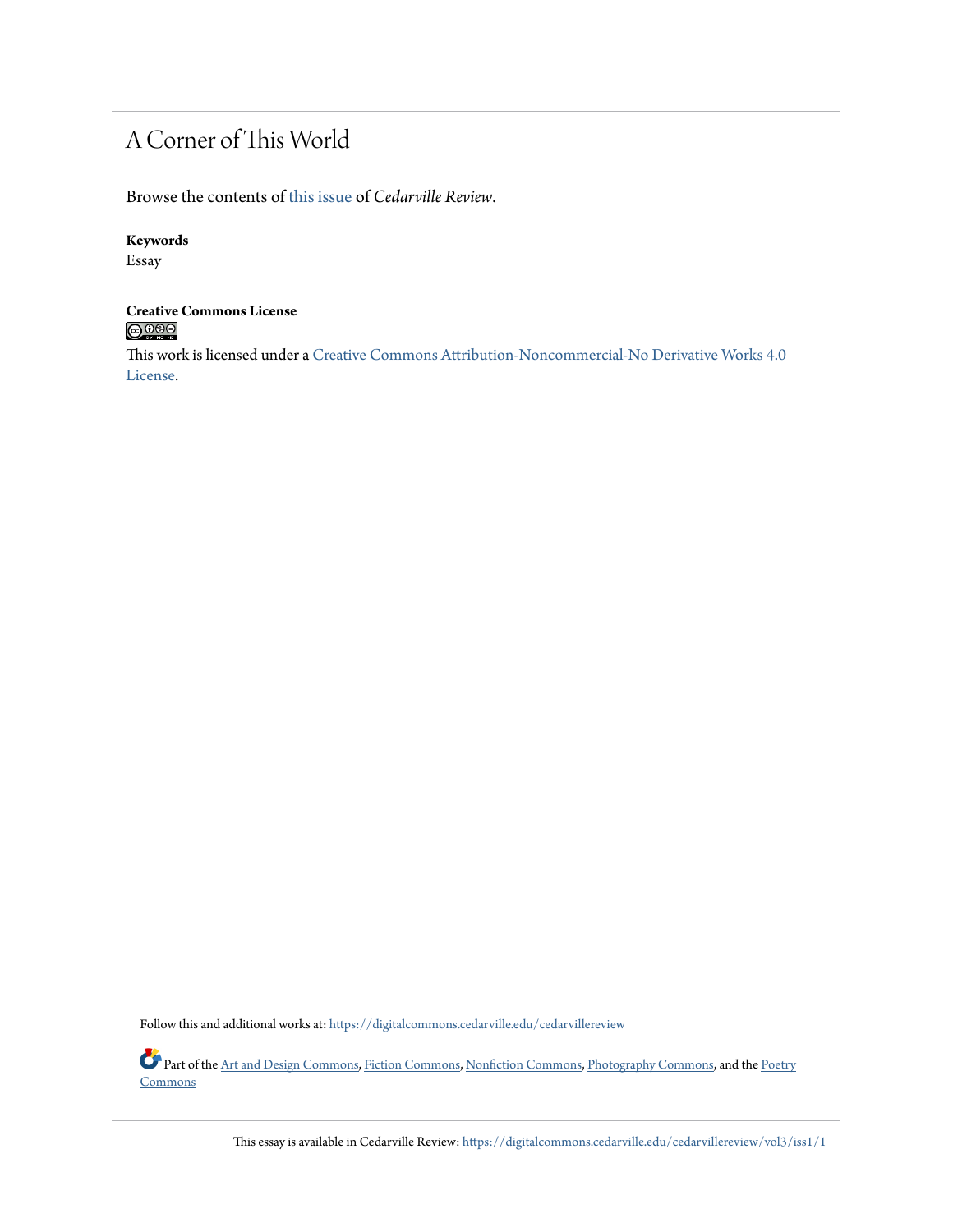### A Comer of This World

~ Sara Tomkinson

Few cars speed down Hemlock Street on an early summer afternoon. Birdsong laces the rain-moistened air and the elderly Negro lady next door sings to herself as she digs weeds from her tiny front yard using a tool resembling ones advertised on Sunday afternoon paid programming. The blue Ford pickup truck across the street has been unusually silent from its numerous daily trips to a yet-undiscovered somewhere. I sit on my front porch, on the golden-avocado-green couch, and watch the world go by.

Mine is a small tan house with brown trim and an open front porch. In truth, the house is mine only for a few weeks while I take a summer course at the college. The porch is lined with tall cedar arborvitae bushes, so I cannot watch my neighbors in the brick apartments across the street. I can see a few other houses though, their elderly inhabitants puttering their ways through the daylight hours. The lady next door is still singing, so in the interest of being neighborly, I get up from my couch and wander next door.

Henrietta Valentine—Hattie to most—grew up in this area. Clearly in her 70s, she has friends on this street that she has known all her life. She tells me that our houses were once owned by the son of an ex-slave; he also owned several other houses on the street and one over on North Street. She is a large black lady with most of her weight distributed around her middle. Her hands look accustomed to work, and her yellowed teeth jut out; some of them are missing. She wears brown plastic glasses with tinted lenses so I cannot see much more than the whites of her eyes. She never looks me in the eye. Her light brown polyester pants have lost their elastic, and they are safety pinned to the ash colored T-shirt beneath a stained white sweatshirt. Blue and white sneakers with laces only in the bottom holes peak out from beneath her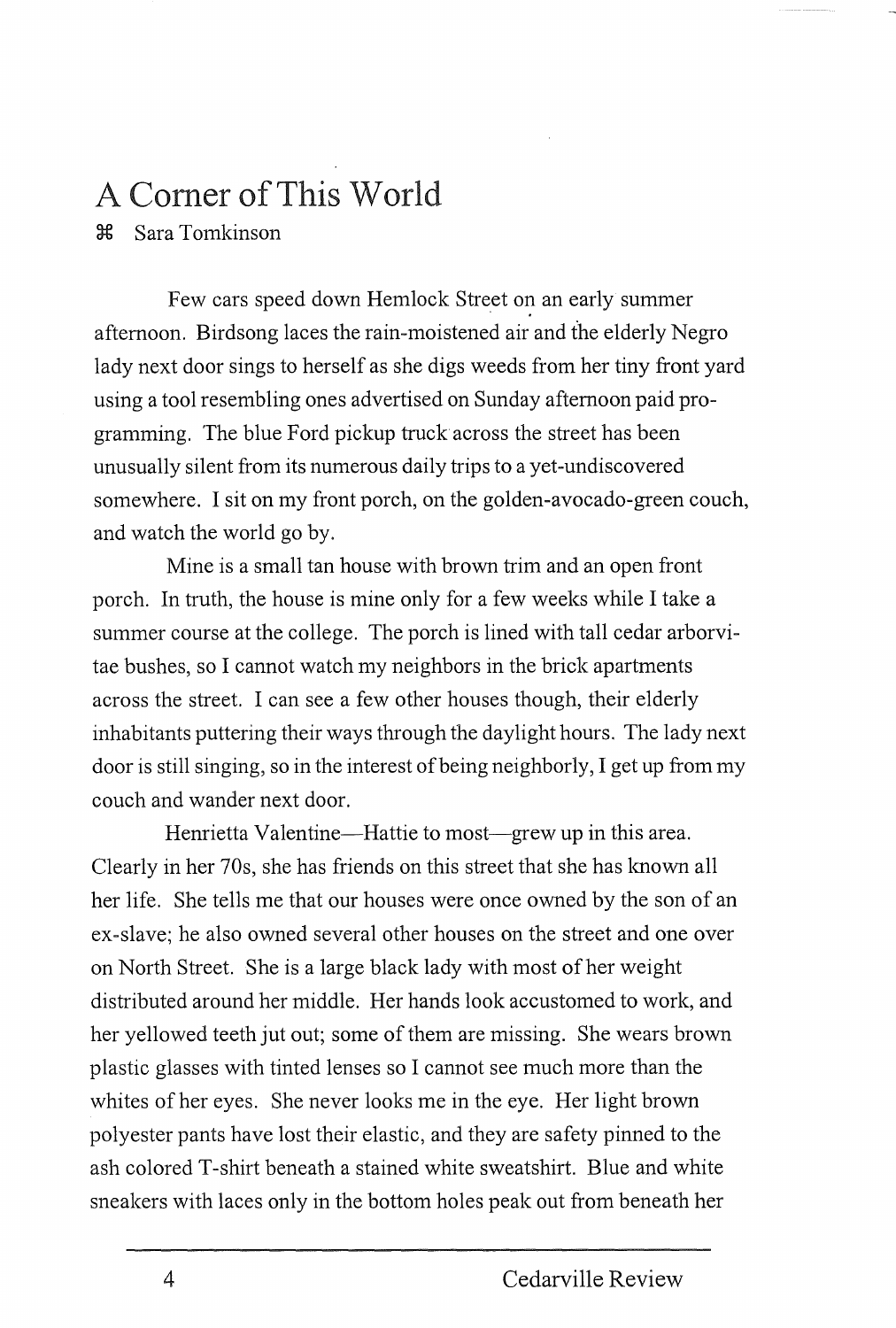pants.

As we talk, I realize that Hattie reminisces randomly from years of memories. There is no common thread of chronology or subject except that each story is a part of her life. And so I listen to each episode of memory and try to form a picture of this woman and her life. Hattie warms up with a few stories of Ma Printy, the woman after whom the college named Printy dorm. Ma lived in this area, and it seems she and Hattie were friends or at least the type of acquaintances that very small towns produce: closer than passers-by, though not necessarily true friends. Hattie tells me Ma raised four boys on her own and "raised them strong." She laughs as she recalls Ma's heavy foot on long trips, like the ones she made to New York. She once rode a bike simply because her dorm girls didn't believe she could do it.

I learn that Hattie is an only child. She never married. While at college for a few years, she discovered that her parents had spoiled her, and she couldn't stand other people wearing her clothes, going through her underwear, and unfolding it. (This is how she knew she could never marry.) Hattie's mother was orphaned at a young age: her mother died when she was 4, and her father on August 22, her 14th birthday. Hattie has hated her full name since early elementary school when the boys crooned, "Sweet Henrietta Valentine... kiss my behind...." She has gone by Hattie ever since.

She is afraid of the sound of the jets that fly over so often, as they are even as I write this. I wonder if she hears them too, and is afraid. She tells me she is a night owl, sometimes staying up until 5 in the morning, and she runs high phone bills talking to friends. I can understand why. Suddenly she comments that Dr. Jacobs (who works for the college) rented out to a family with a baby, and he wasn't supposed to do that.

Hattie never sat on the bare ground: she hates bugs. Her mother made her a big quilt to sit on so she didn't have to sit on the grass. It was this habit that told her friends that something was wrong when they saw her sitting in the wet grass one day. The neighbor that lived across the street from Hattie telephoned Lois, who lives at the other end of the street and said she was sure something was wrong—Hattie was sitting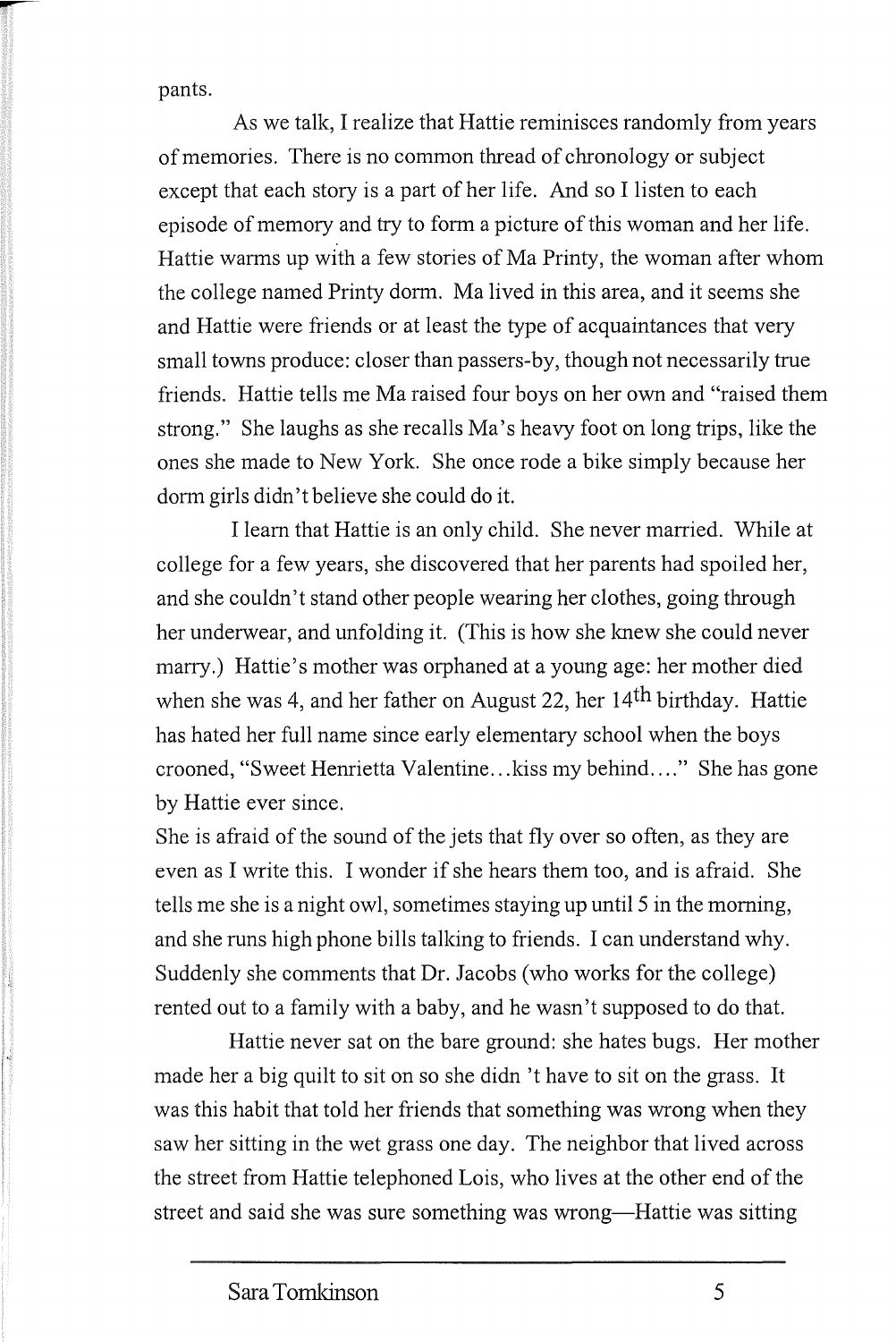on the ground. Lois has lmown Hattie all her life and said she never sits on the ground without her quilt.. (The jets are flying over again, high above the gray storm clouds.) Hattie says that maybe the wet grass was why she was dreaming of dampness that day. She saw her body sitting there, but she was separate from it. ... And then she was in the arms of God... of Jesus. She was a child and she said the skin on the backs of Jesus' hands was "puffed up to here." She gestured about a quarter of an inch above her hand. "It was all festuh'd.... It was wood they nailed 'im to, and it was wood they put through 'is hands, and it was all festuh'd.... And I just stroked it and stroked it like this, and He never complained a bit. I just stroked it 'cause it was all festuh'd. And then there came this bright light-not like the sun bright, and not like some flo'rescent light—a beautiful, peaceful, warm light. When I woke up—I was on the fourth floor-I says, 'I'm hungry.' This real light skinned black lady says, 'What?' 'I said I'm hungry.'" The lady brought her cold mashed potatoes and gravy. "That gravy looked like a tree. My mother al ways said, 'Put the food on the plate pretty."' I am surprised she remembers that. "The mashed potatoes looked like a cloud. I was a little scared of her. .. but I said, 'Thank you.' 'What did you say?' 'I said thank you.' She looked at me and said, 'Four years I've been working here, and you 're the first that's ever said thank you. You'll get a hot breakfast tomorrow,' and I did! "

I am getting used to Hattie's habitual topic changes and random details. I am also learning that when the engine of her memory starts to roll, I ought not to get in the way. For many of her stories I must fill in the details in my own mind and leave the rest to imagination. I still do not know what happened to Hattie that day. I only lmow that she went to the hospital for it, hence "the fourth floor" and the "real light skinned black lady."

Hattie tells me that the empty lot across the street used to have a house with a porch, but it was tom down. The man next door to her had a bike, but the seat was so high he couldn't get on it without a boost. He used to walk his bike across the street to the porch of that house, climb up on the porch, then get on the bike. "I just cracked up every time I saw